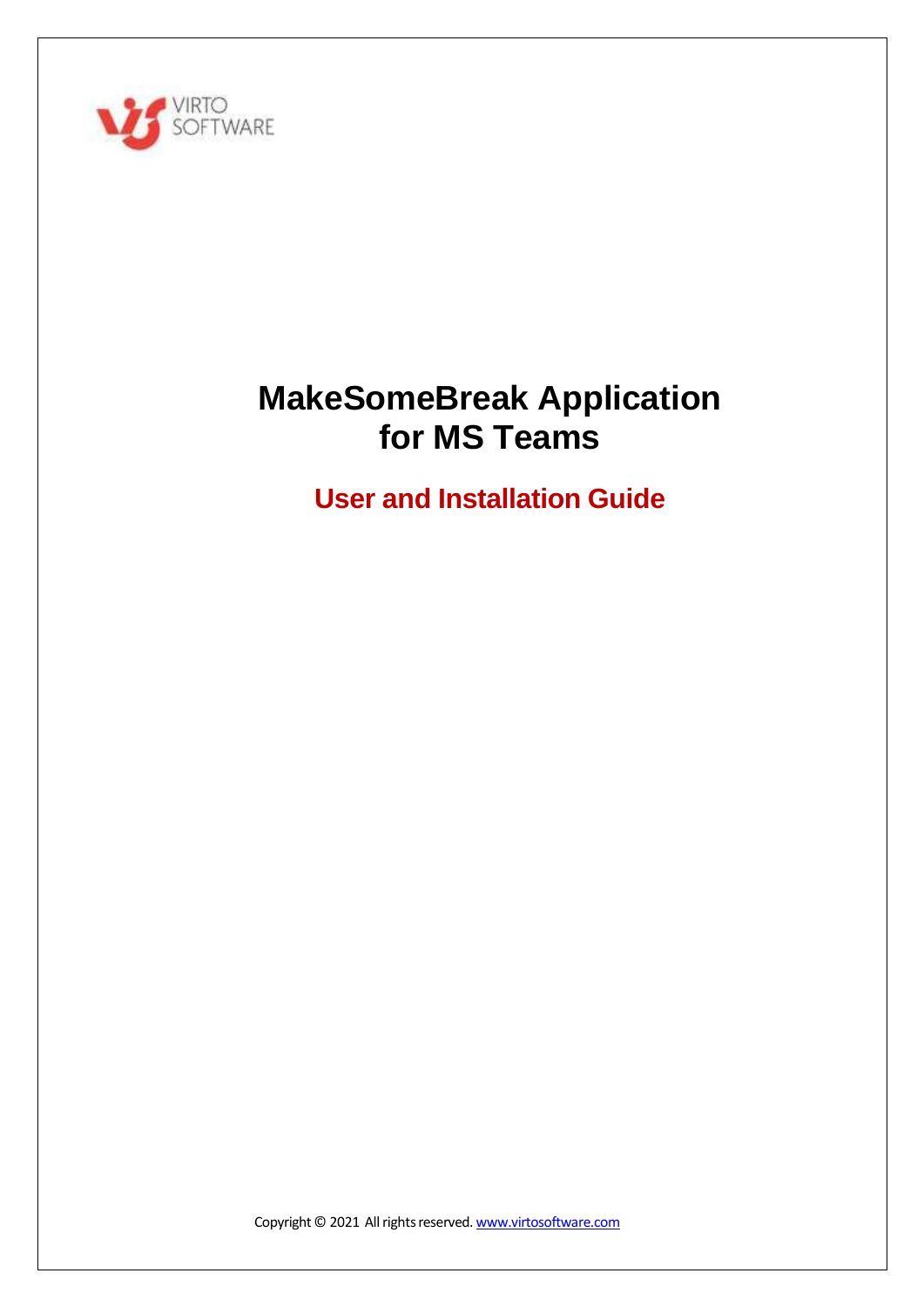# **Contents**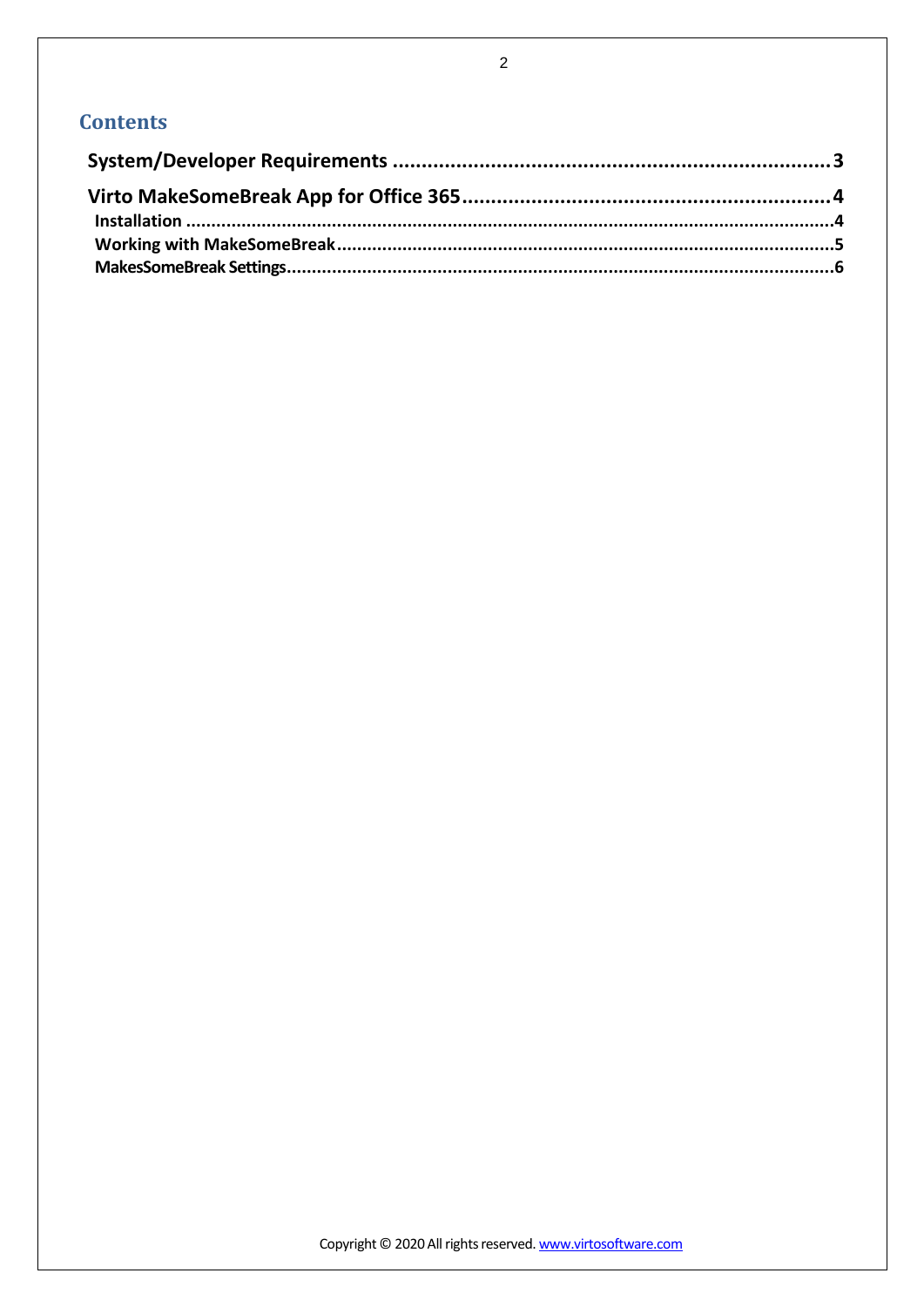# <span id="page-2-0"></span>**System/Developer Requirements**

# **Operating System**

Microsoft Windows Server 2008, 2012

## **Server**

*- SharePoint Release 2013 (*MicrosoftOffice SharePoint Server 2013; Microsoft.NET Framework 4.5)

3

*- Office 365.*

*Note: This product is not compatible with SPS 2003, SPS 2010 and WSS v2.*

## **Browser**

Microsoft Internet Explorer, Mozilla Firefox, Opera, Google Chrome.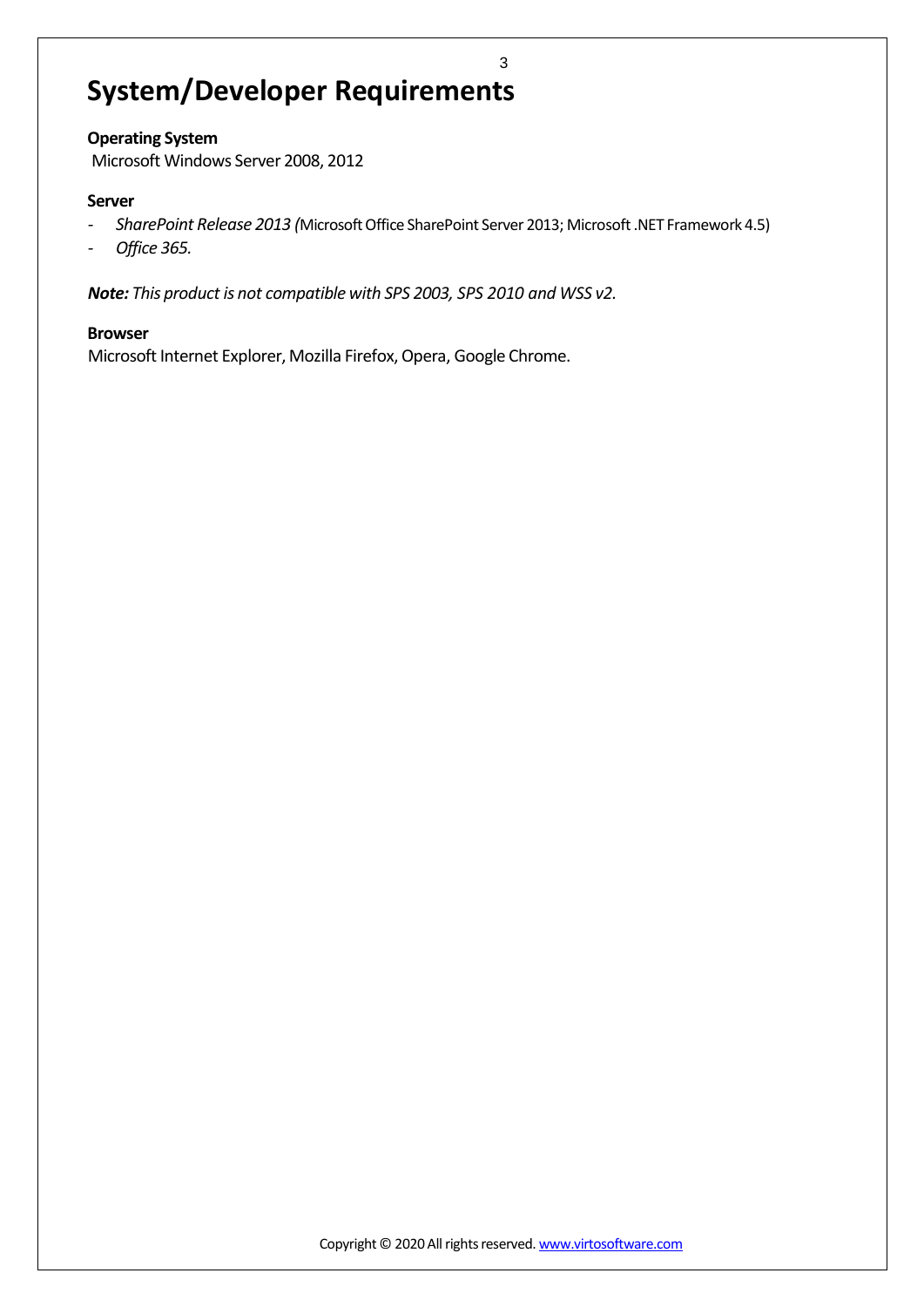# <span id="page-3-0"></span>**Virto MakeSomeBreak App for Office 365**

The MakeSomeBreak application analyses your schedule and sends blockers to secure your time for breaks in between meetings. Go forward in your calendar and add breaks for as far as you prefer.

4

MakeSomeBreak is a free application, you don't need the license to use it.

| <br>∷             |              | <b>Microsoft Teams</b>                                  | Q Search                                 |                                           |
|-------------------|--------------|---------------------------------------------------------|------------------------------------------|-------------------------------------------|
| Activity          |              | MakeSomeBreak App About                                 |                                          |                                           |
| a<br>Chat         |              |                                                         |                                          |                                           |
| ÷<br><b>Teams</b> |              | 2<br>Tuesday                                            | 3<br>Wednesday                           | 4<br>Thursday                             |
| æ<br>Calendar     | 11 AM        | Final Reports                                           | Marketing Campaign Di                    | Let's Brainstorm                          |
| MakeSome          |              | Adele Vance<br><b>More Final Reports</b><br>Adele Vance | Adele Vance<br>Call Allan<br>Adele Vance | Adele Vance<br>Break by MakeSome $\times$ |
| $\cdots$          | <b>12 PM</b> |                                                         | Break by MakeSome X                      |                                           |

# <span id="page-3-1"></span>**Installation**

**Step 1**

Open your Teams and click three buttons icon "More added apps" on the left.

# **Step 2**

Find the MakeSomeBreak application and click "Add to a Team".

## **Step 3**

Select any of your Teams channels that you are going to add the app for. Click "Set up a tab".

## **Step 4**

Now click "Add MakeSomeBreak App to your Teams Site".

# **Step 5**

Then select MakeSomeBreak in the SharePoint store and lick "Add it" on the next step.

Copyright © 2020 All rights reserved. [www.virtosoftware.com](http://www.virtosoftware.com/)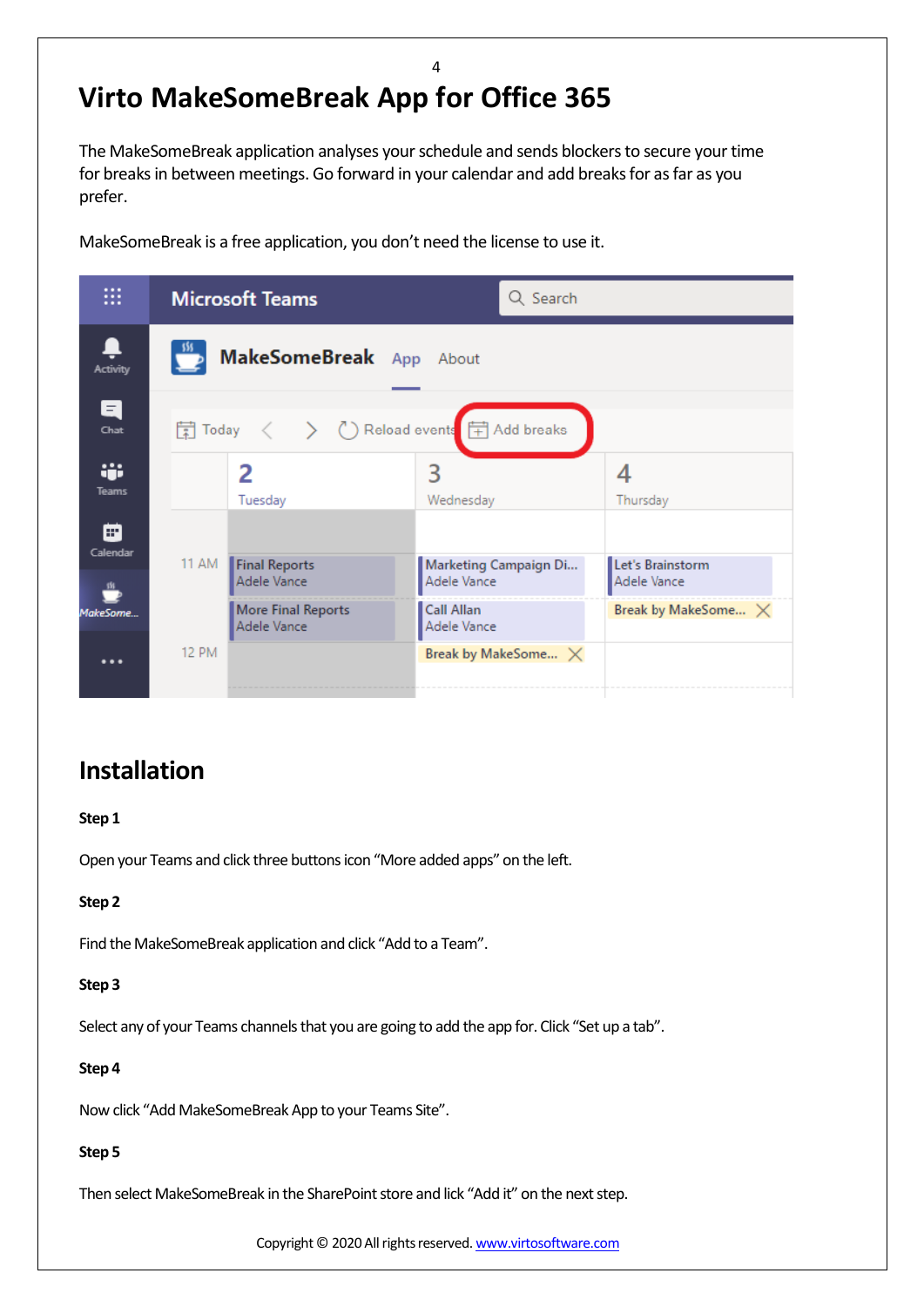#### **Step 6**

Click "Continue" to confirm adding the app.

#### **Step 7**

Then click "Return to site" and "Trust it" to finish adding the app.

## **Step 8**

When you return to your SharePoint site, find "MakeSomeBreak for Office 365" in the "Site contents". Click the link.

## **Step 9**

On this step, you can go back to your Teams, open the channel where you've decided to add MakeSomeBreak and click "Add a tab".

#### **Step 10**

Switch to the Teams calendar. Now you're ready to use MakeSomeBreak.

# <span id="page-4-0"></span>**Working with MakeSomeBreak**

When the MakeSomeBreak application is installed, open your calendar in MS Teams. Click three dots on the right and then click MakeSomeBreak icon.



Click "Add breaks" to let the app analyze your calendar and set the time blocks after the meetings you've planned.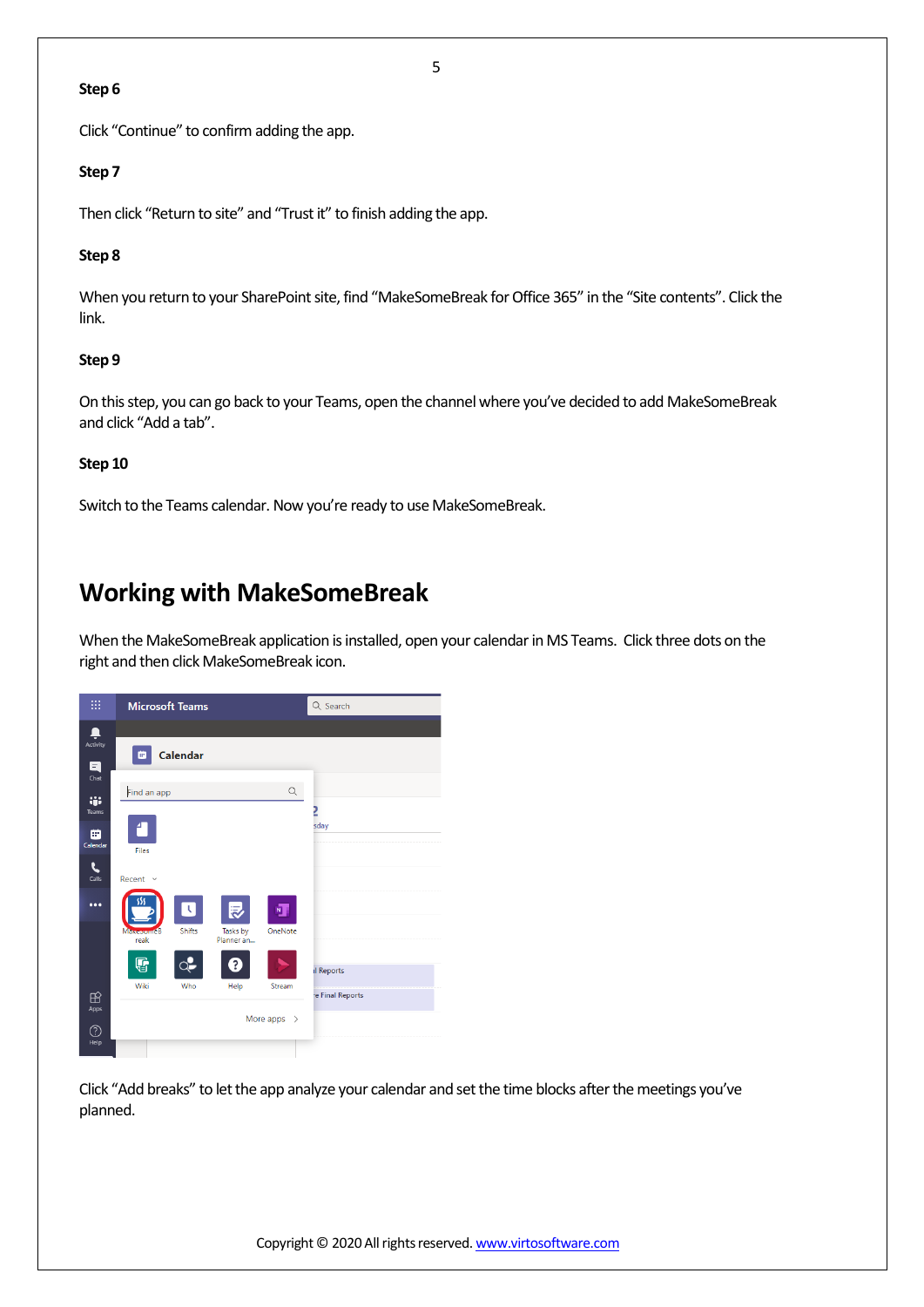|                   |              |                                          | 6                                    |                                 |
|-------------------|--------------|------------------------------------------|--------------------------------------|---------------------------------|
| ₩                 |              | <b>Microsoft Teams</b>                   | Q Search                             |                                 |
| Activity          |              | MakeSomeBreak App About                  |                                      |                                 |
| E<br>Chat         |              | $\frac{1}{2}$ Today $\langle$            | ◯ Reload events Fil Add breaks       |                                 |
| ÷<br><b>Teams</b> |              | 2<br>Tuesday                             | 3<br>Wednesday                       | 4<br>Thursday                   |
| m<br>Calendar     |              |                                          |                                      |                                 |
|                   | 11 AM        | Final Reports<br>Adele Vance             | Marketing Campaign Di<br>Adele Vance | Let's Brainstorm<br>Adele Vance |
| MakeSome          |              | <b>More Final Reports</b><br>Adele Vance | Call Allan<br>Adele Vance            | Break by MakeSome $\times$      |
| $\cdots$          | <b>12 PM</b> |                                          | Break by MakeSome $\times$           |                                 |

This is how the added break looks like.

|               | <b>Microsoft Teams</b><br>Q Search                                                  |
|---------------|-------------------------------------------------------------------------------------|
| Activity      | MakeSomeBreak App About                                                             |
| EI<br>Chat    | ■ Today 〈 〉 ( ) Reload events <b>中 Add breaks</b>                                   |
| ÷<br>Teams    | 2<br>3<br>Tuesday<br>Wednesday                                                      |
| m<br>Calendar | Marketing Campaign Di<br>Adele Vance                                                |
| lakeSome      | 3 PM                                                                                |
|               | Call Megan F<br>Adele Vance<br>4 PM                                                 |
|               | Break by MakeSome $\times$<br>Break by MakeSomeBreak<br>5 PM<br>from 16:30 to 16:45 |
|               |                                                                                     |

Go forward as much as you need to add breaks for the future events in your calendar.

# <span id="page-5-0"></span>**MakesSomeBreak Settings**

Click the gear icon on the right to open the MakeSomeBreak settings. Here you can define length of a break or a meeting in minutes. You can also exclude events from making breaks. Define the keyword for such a case. For example, you can exclude events containing "Lunch", because you already have a rest during this time and don't need any additional breaks in this situation.